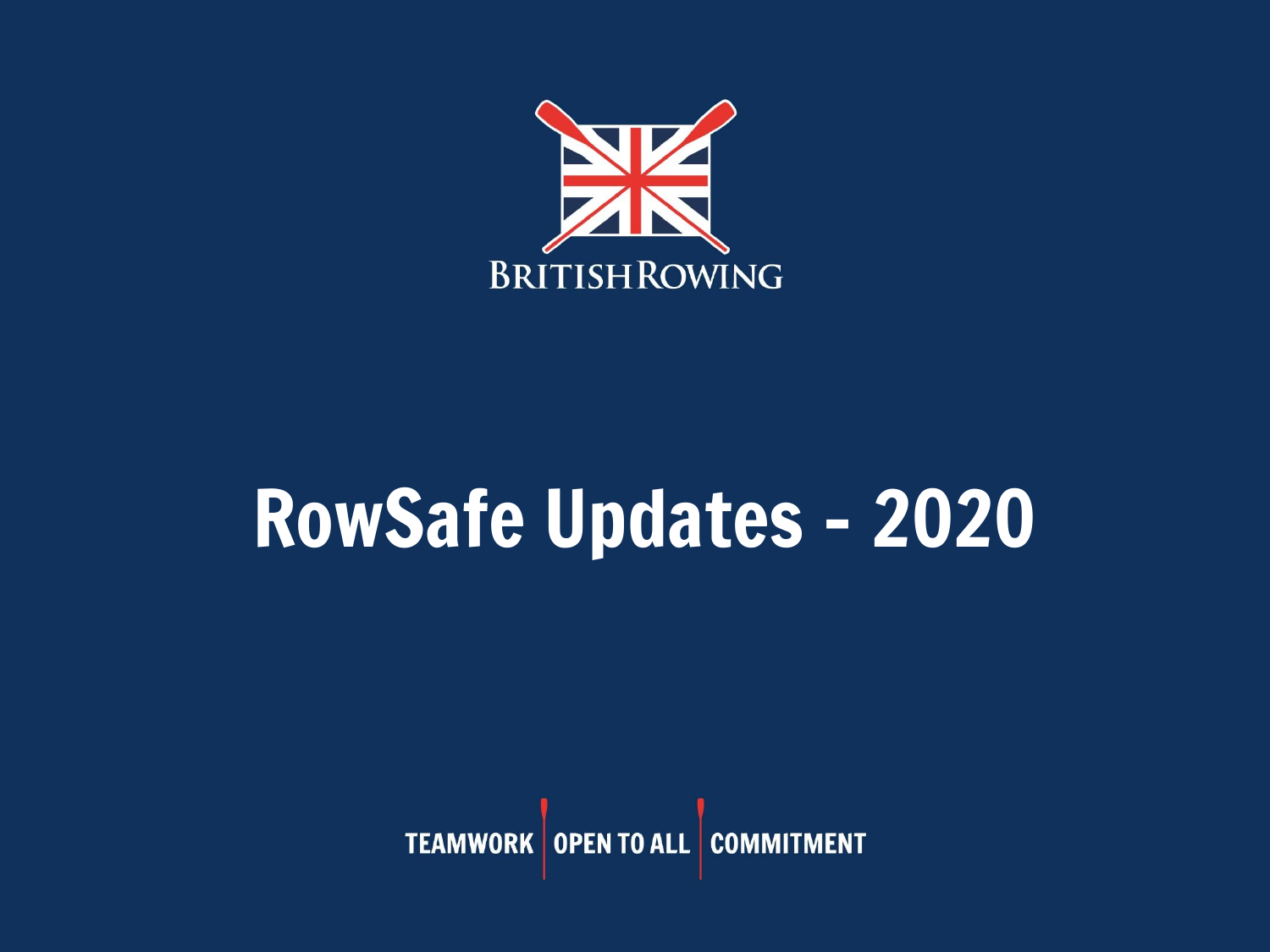# General updates

#### **Events and Competitions**

The term "**Competition**" is now used widely across British Rowing in place of the previously used term "**Event**".

As a result, Chapter 4 has been renamed "**Safety at Competitions and Non-Competitive Events**"

**"Competition and Non-Competitive Events**" is now used to indicate that crews from several clubs come together to for a particular purpose.

An "**Event"** can be thought of as part of a Competition. For example, a Regatta may be a Competition but the MJ164x would be an Event.

The term "Event" has been replaced by "Competition" throughout RowSafe.

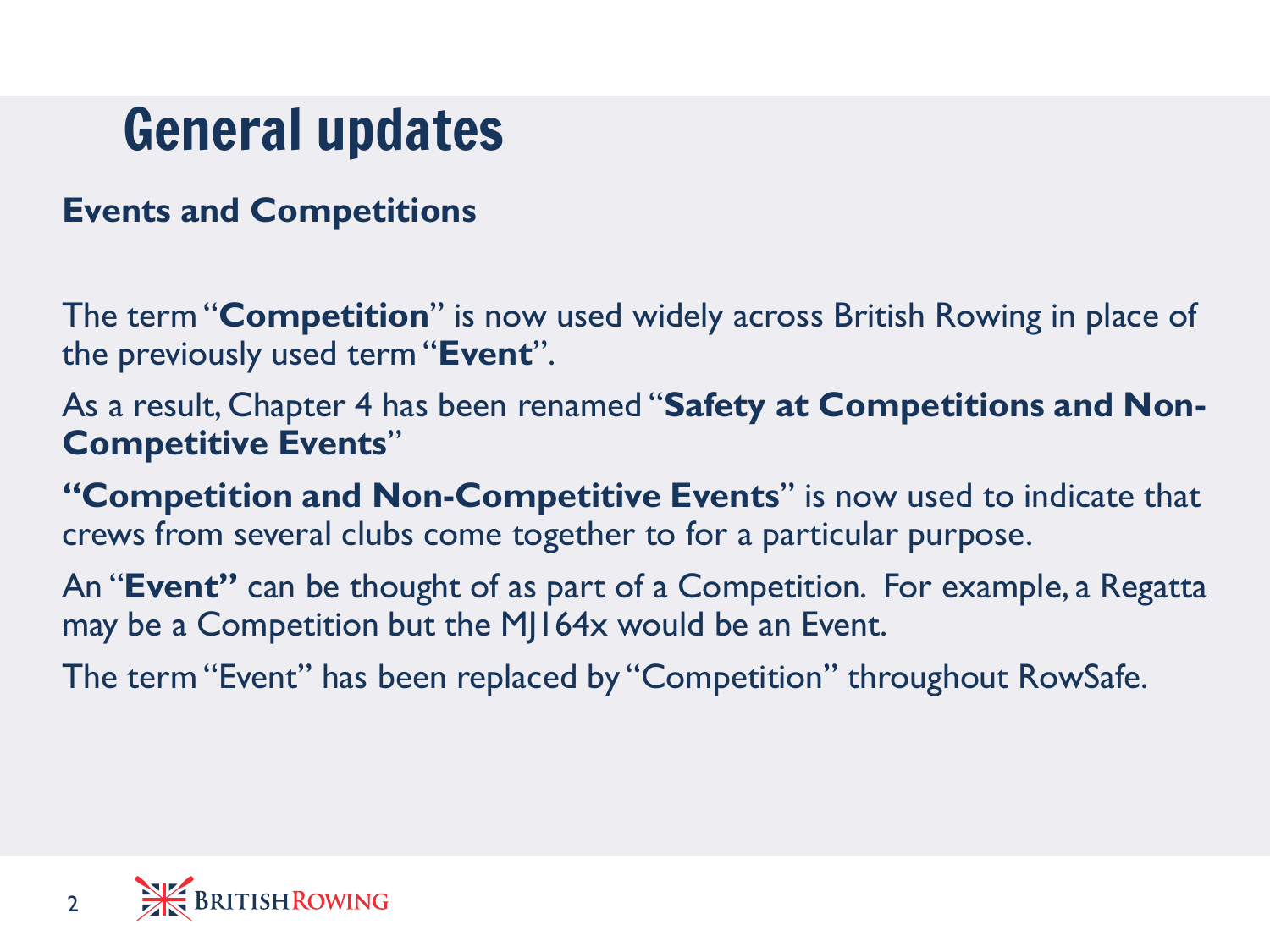# General updates

#### **Hyperlinks have been checked and, in some cases, updated.**

#### **New links have been added to videos on:-**

• Emergency Stop

#### **Links have been added to Safety Alerts issued since the last revision**

- Care with Indoor Rowing
- Keep Clear of Weirs
- What3words
- Backstays
- How to stay safe whilst rowing in the sun
- Check your Trailer
- What to do it a rower collapses in a boat

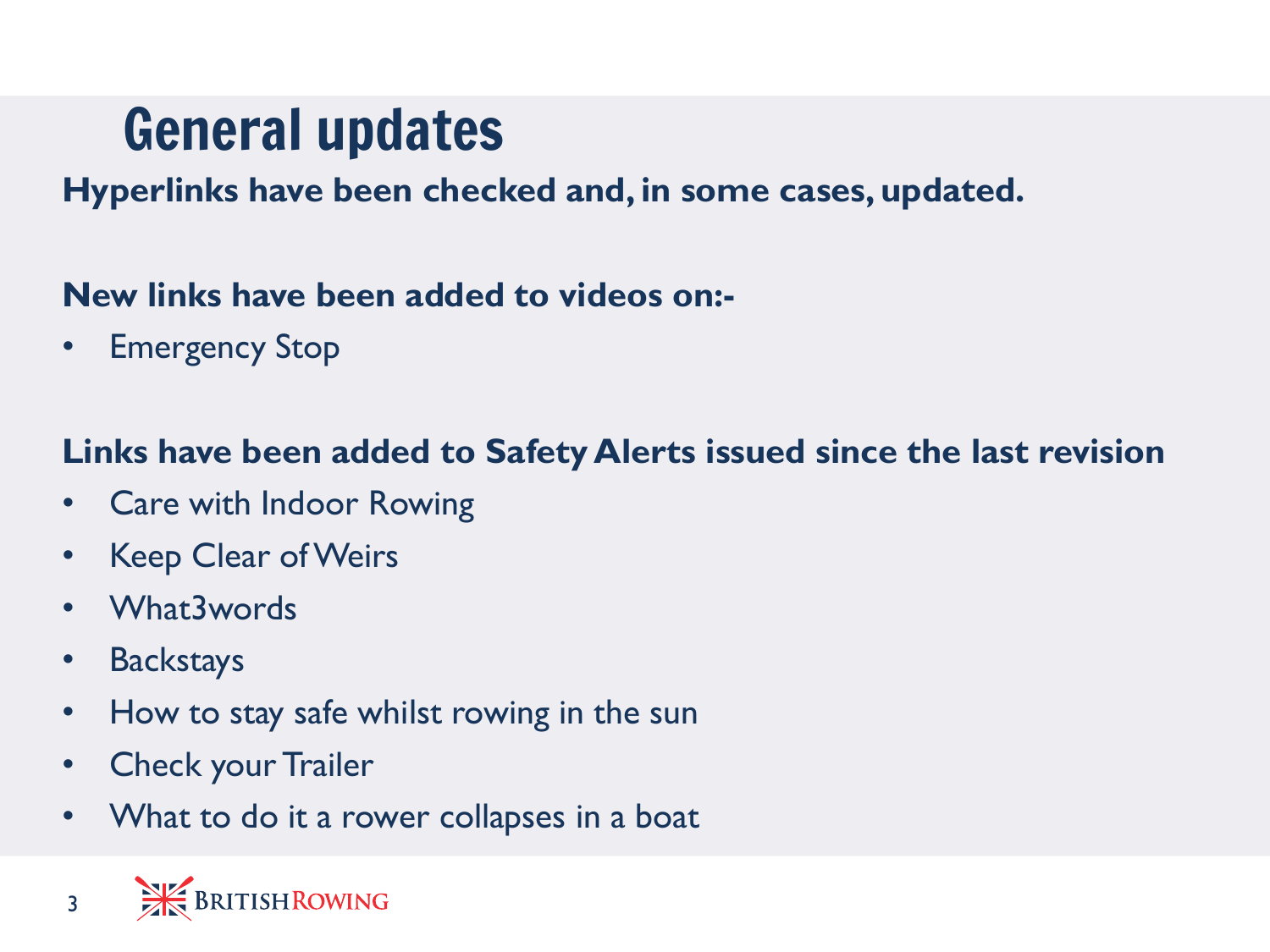### Chapter 1. Culture and Expectations

In 1.1 Roles and Expectations

*The following have been added under Everyone is expected to:*

Not wear loose, open topped boots (such as wellington boots) when afloat as they make it very difficult to tread water.

This is also clarified in 10.2 Fixed Seat Sea Rowing

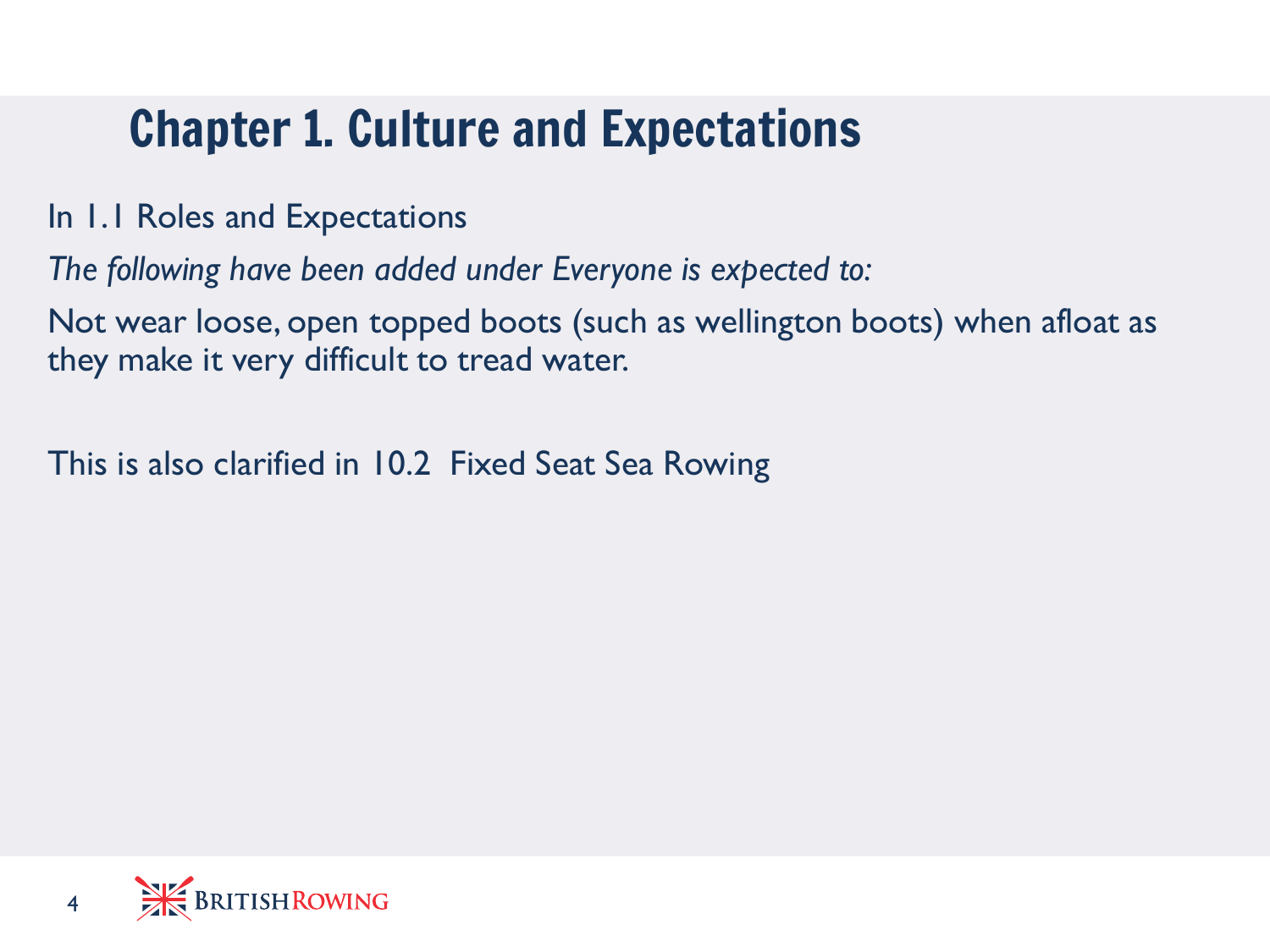### Chapter 3 – Club Safety

3.2 Club Safety Plans and Safety Rules

*The following has been added under Safety Rules should include:*

Steers should be encouraged to use head mounted mirrors or similar devices.

3.3 Club Emergency Response Plan

*The following has been added under Club officers are expected to produce a safety plan that includes:*

A plan showing all emergency access points, with post codes, **what3words descriptors, or** grid references where possible, to assist emergency services. The same addition has been made in 4.3 Competition Emergency Response Plan

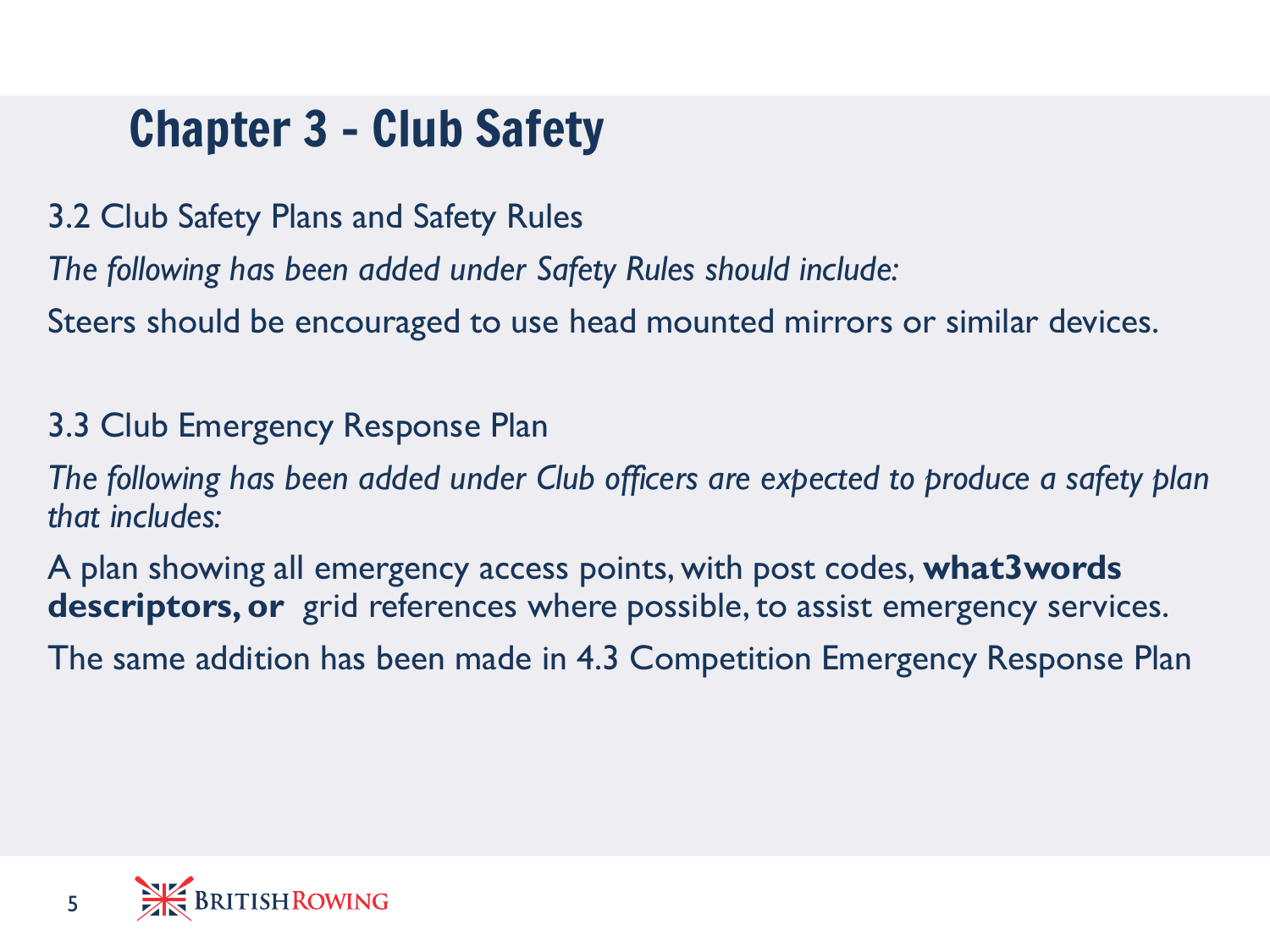#### Chapter 4 – Safety at Competitions and Non-Competitive Events *(new title)*

The term "Competition" is used here to include all activities where rowers come together for a particular purpose. Some of these competitions (e.g. Regattas) are competitive and some (e.g. Tours) are not. In this case "Competition" includes "Event".

4.4 Competition Rowing Safety Adviser Job Description *(new title)* Abbreviation CoRSA

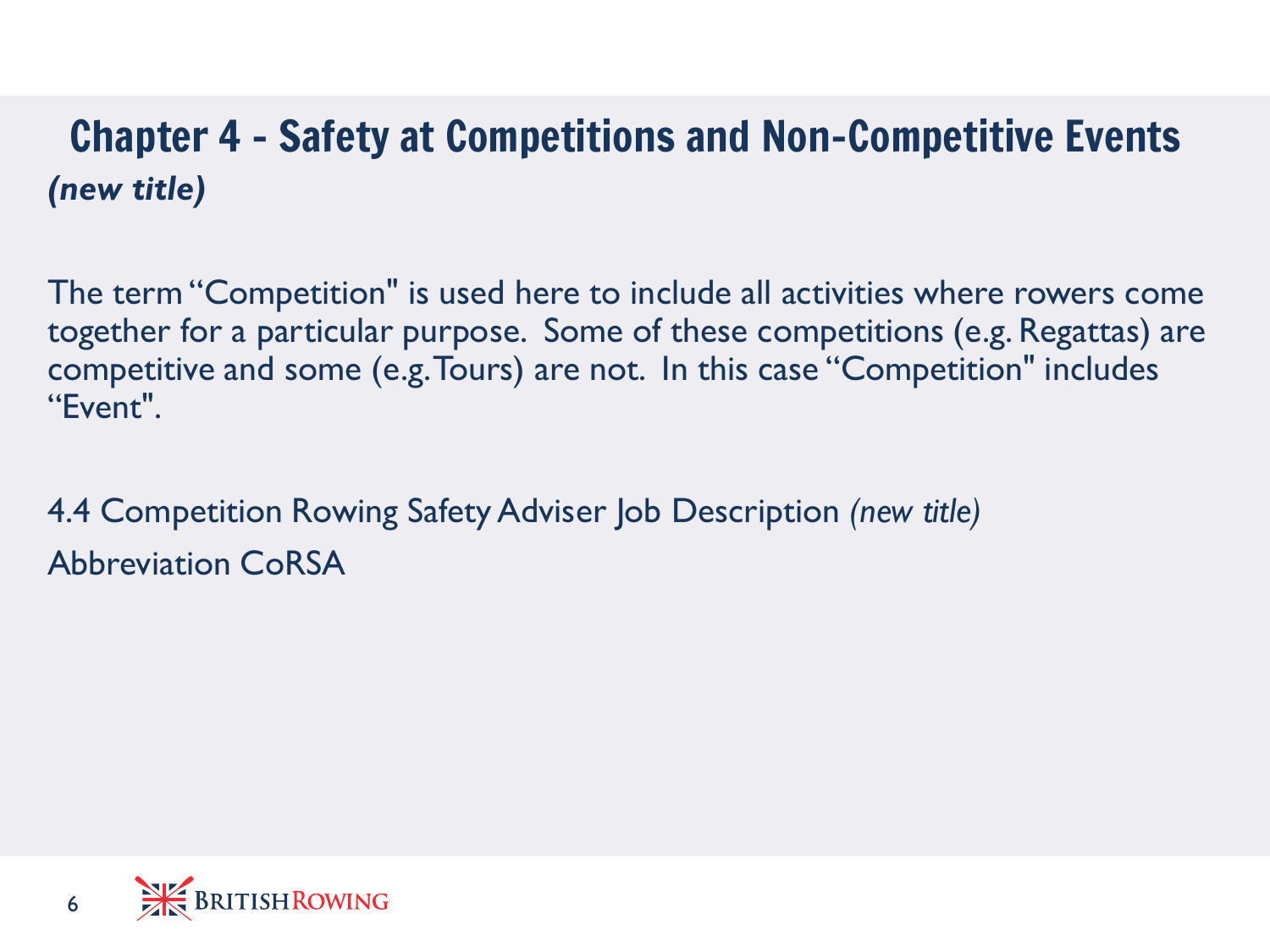### Chapter 5 – Competence

#### **5.1 Steering and Navigation**

*The following has been added under Coxes and steers (including scullers) are expected to:*

Steers should consider using a head mounted mirror or similar device.

#### **5.2 Launch Driving**

*The following has been added under Launch Drivers are expected to:*

When necessary, instruct rowers in the water to climb on top of their inverted boat to facilitate their recovery into the launch.

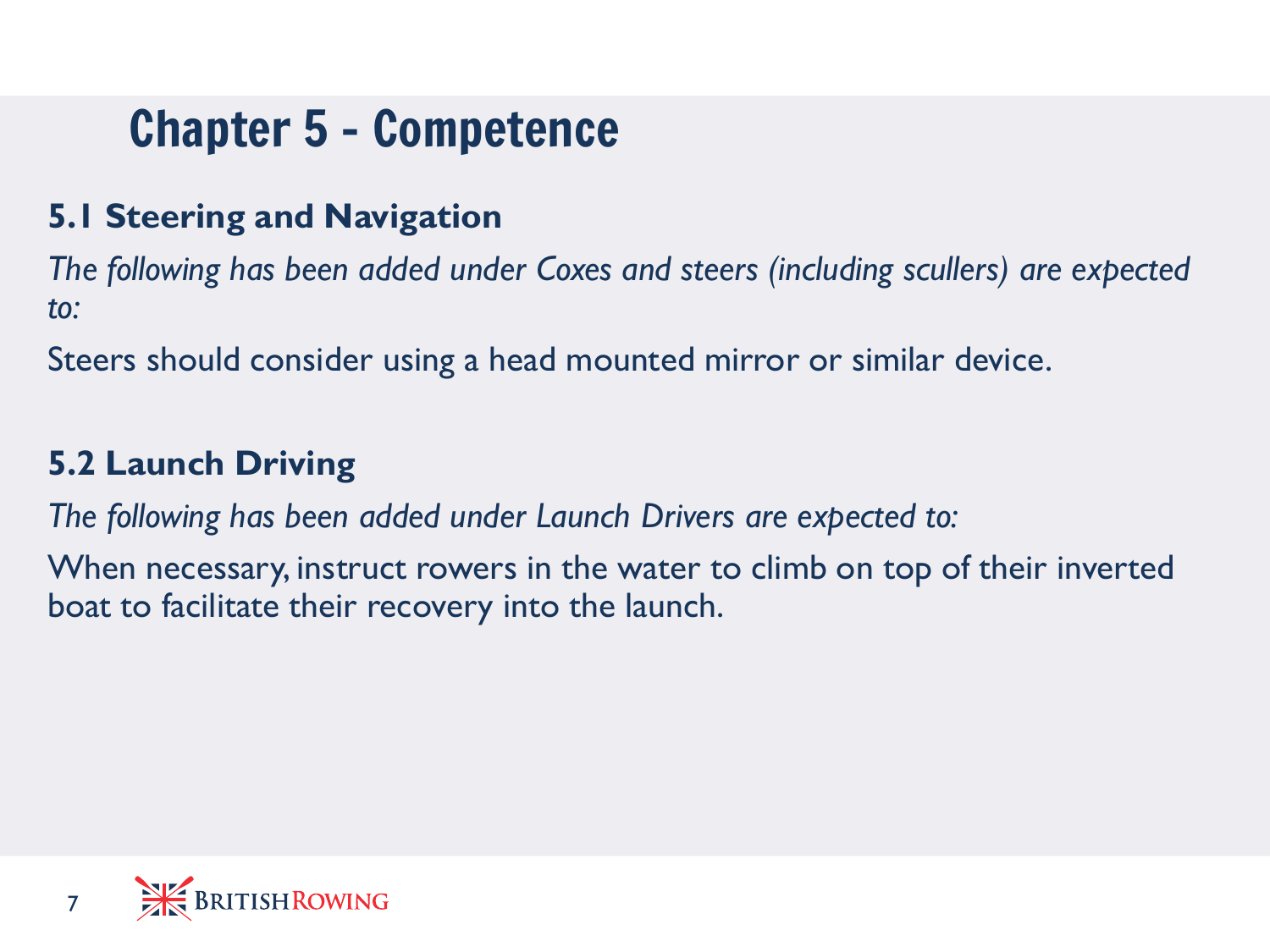### Chapter 6. People

*In 6.1 People new to Rowing under Club Officers are expected to:*

*The expectation on the use of lifejackets has been changed from:* 

Make lifejackets available to all rowers and ensure that they are worn by nonswimmers and juniors who have not completed a capsize drill.

*To:*

Make lifejackets available to all rowers and ensure that they are worn by nonswimmers.

Determine whether lifejackets should be worn by juniors who have not completed a capsize drill based on a risk assessment that includes the circumstances and their ability.

*(The same has been added in 7.3 Safety Aids, under Club Officers are Expected to:)*

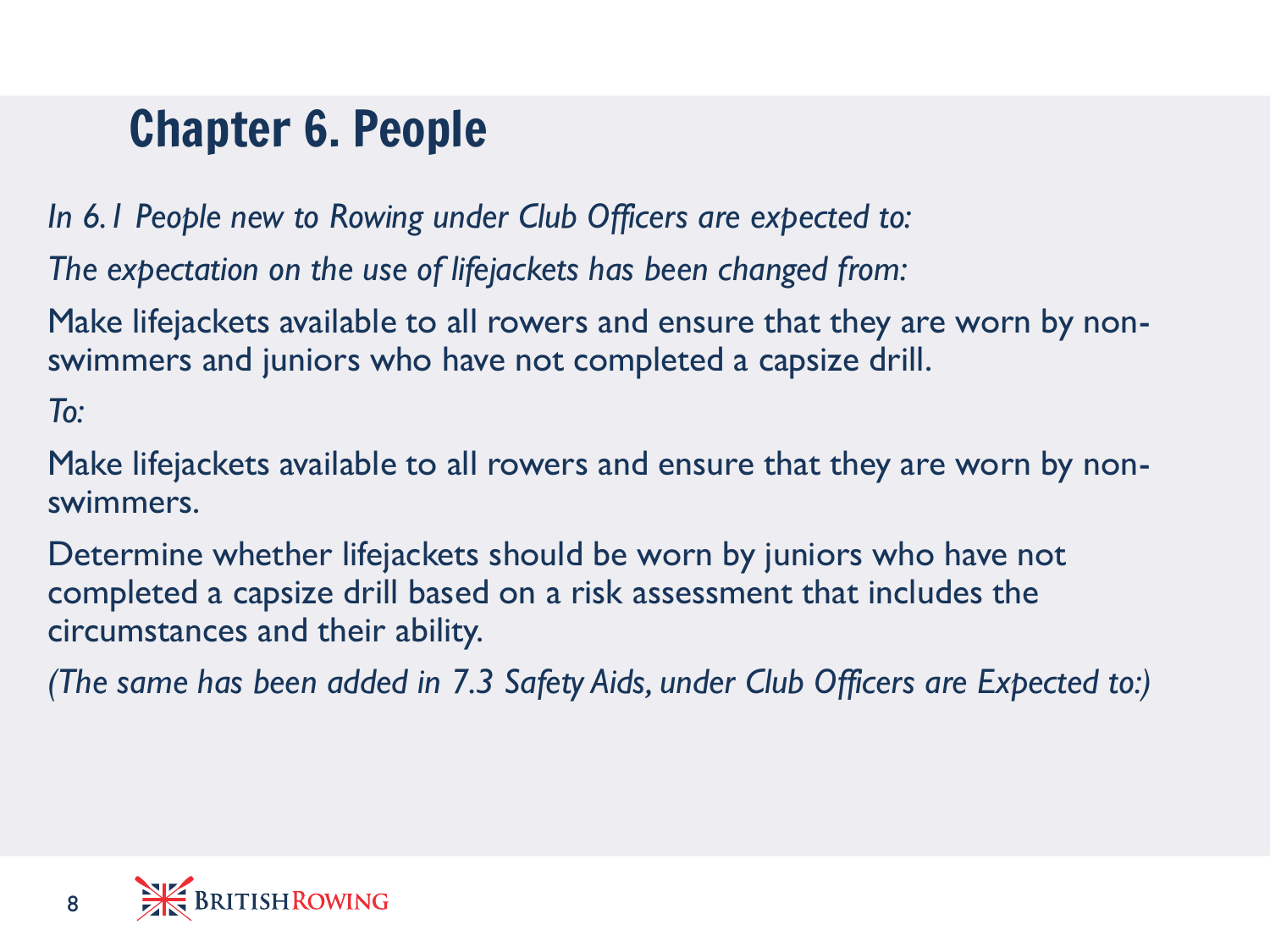## Chapter 7 – Equipment

7.1 Boats and Blades

*The following has been added under Equipment Checklist:* Buoyancy bags **are fully inflated …**

7.3 Safety Aids

*The following has been added under Everyone is expected to:*

Wear a lifejacket if:

• They are juniors who have not completed a capsize drill **if a risk assessment determines that this is appropriate.**

*The following has been added under Club Officers and Coaches are expected to:*

• Provide training to club members in the use of safety aids **including the use of crotch straps on lifejackets.**

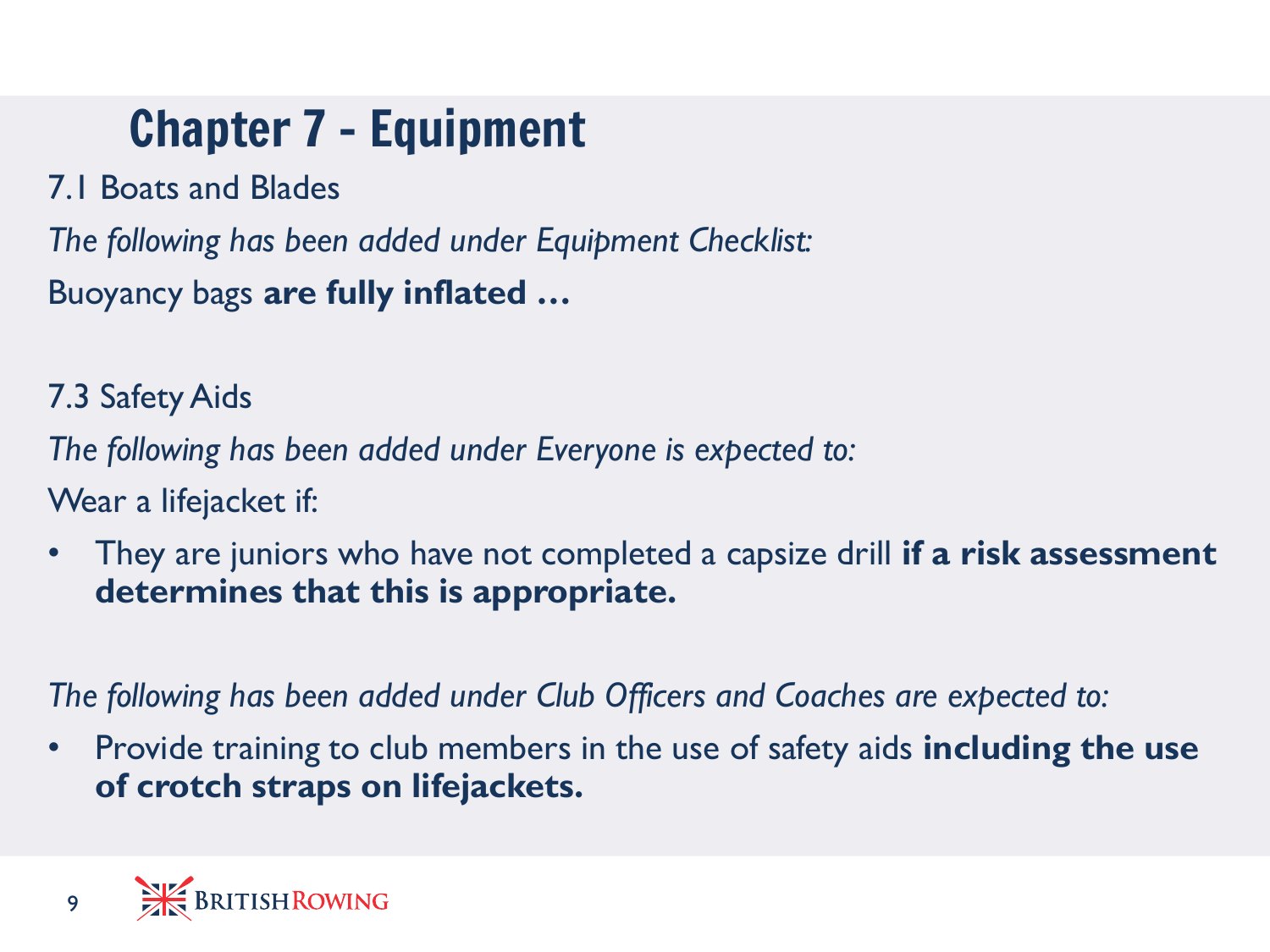### Chapter 9 – Topics Covered in Risk Assessments

Two new sections have been added, they are:

**9.10 Rowing in Floods** and **9.11 Indoor Rowing**

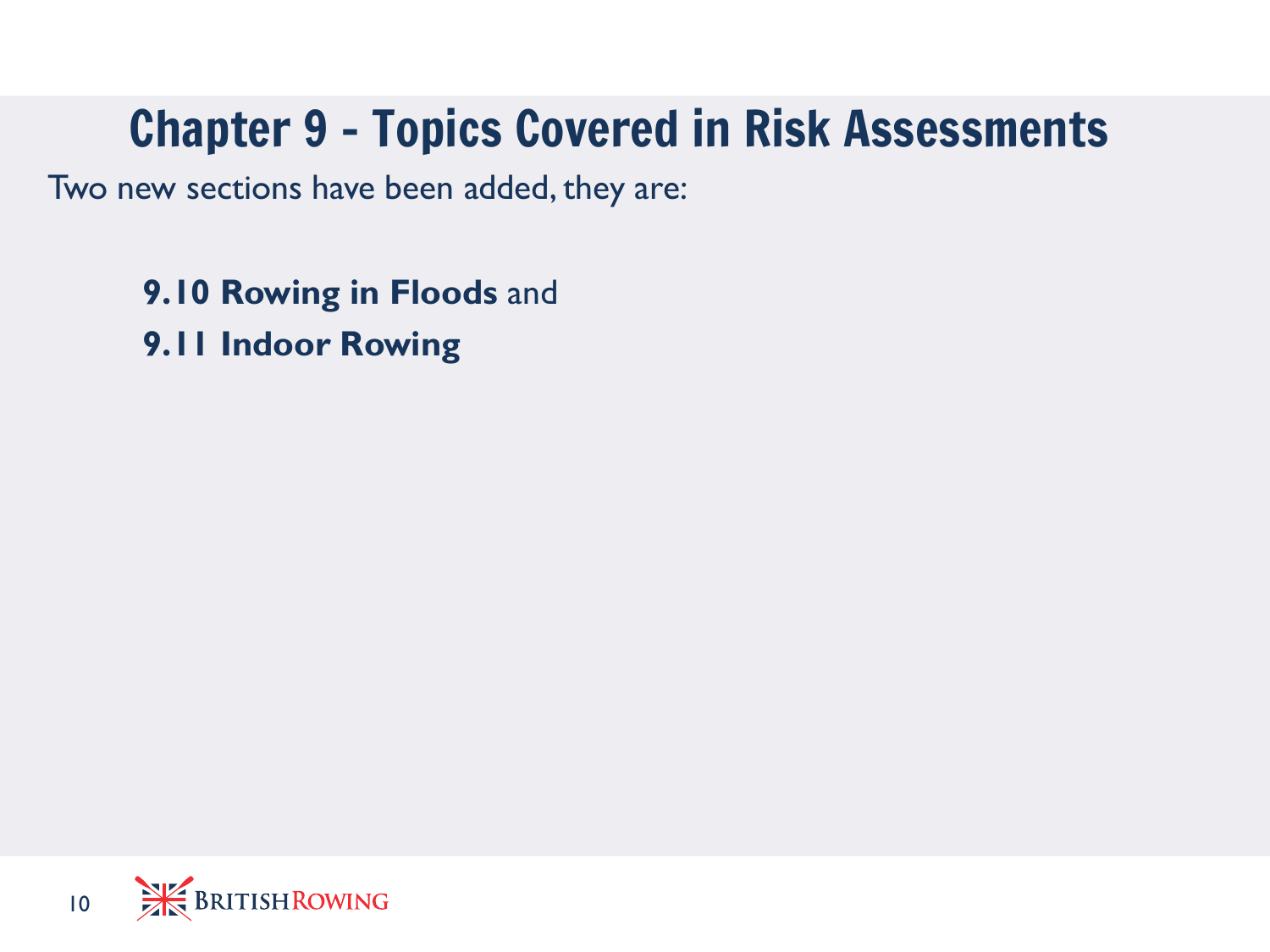### Chapter 10. Rowing on the sea

10.2 Fixed Seat Sea Rowing

*The following has been added under Coxes are expected to:*

Take command of the boat, although coxes who are juniors should be guided by a senior rower or a coach in the immediate vicinity (e.g. in a launch).

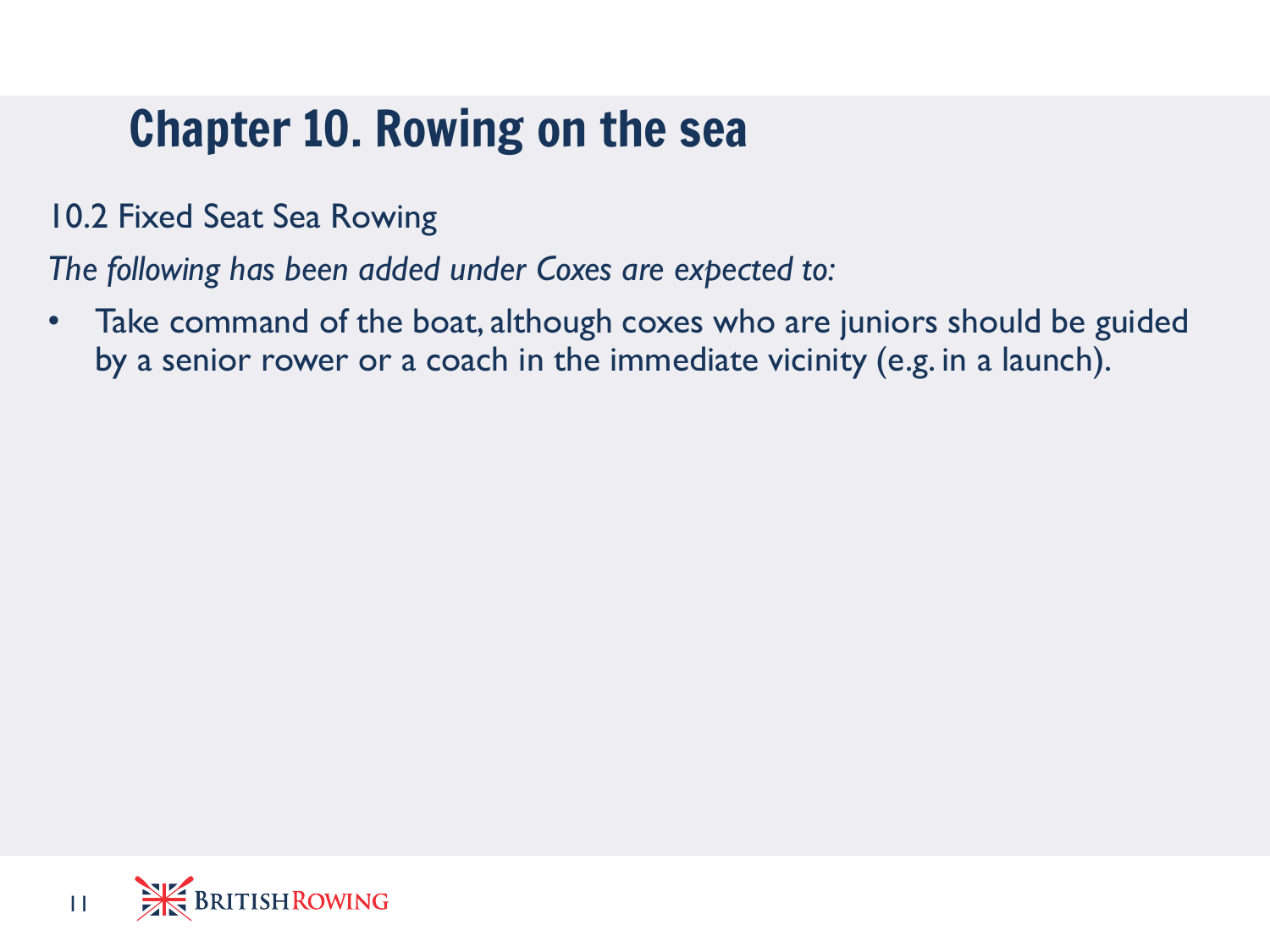### Chapter 11. Land Training

11.1 Indoor Rowing

This section has been "generalised" to include expectations for schools and gyms.

*The following has been added under everyone is expected to:*

Exercise more control to make indoor rowing an exercise in mental control as well as a physical exercise.